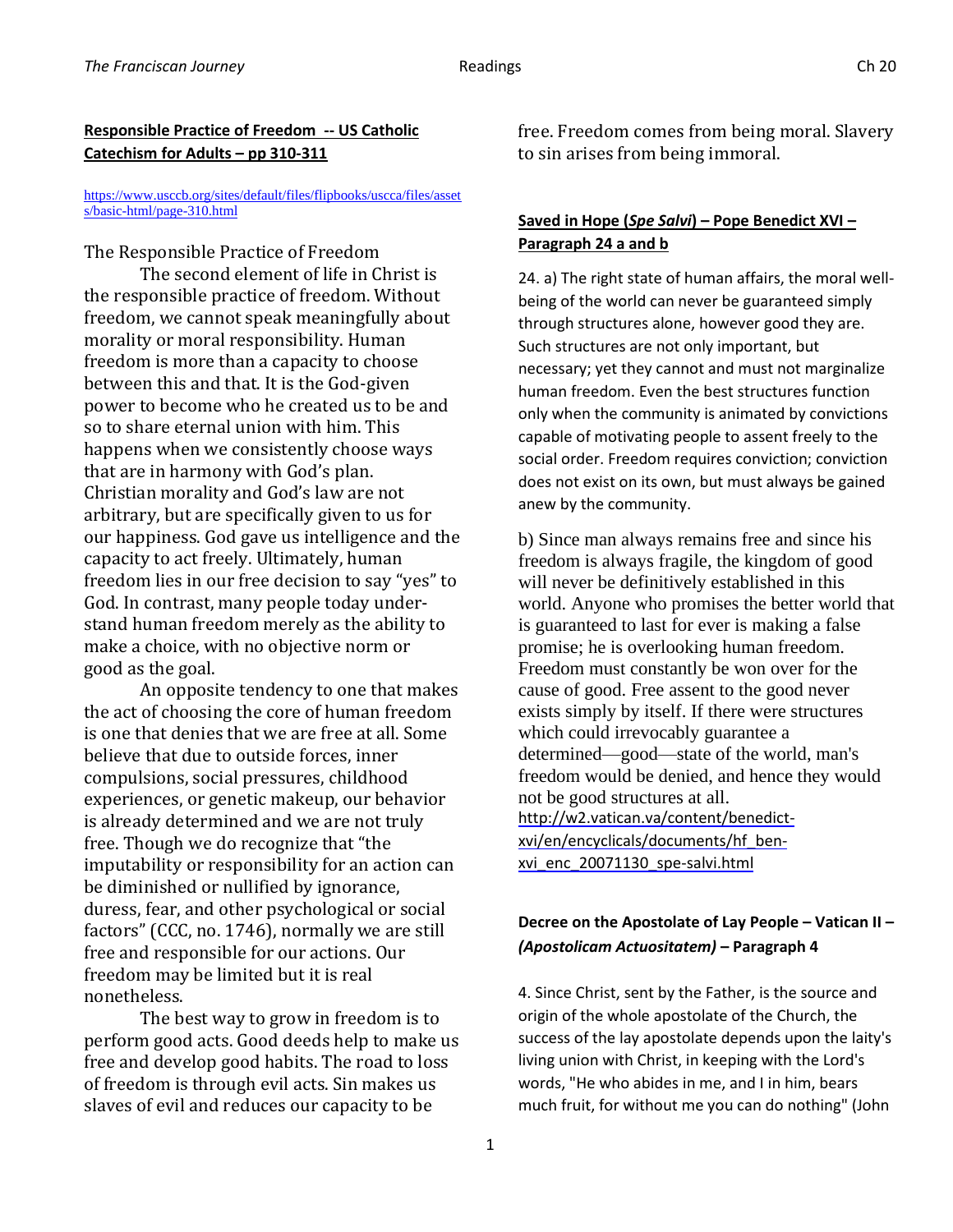15:5). This life of intimate union with Christ in the Church is nourished by spiritual aids which are common to all the faithful, especially active participation in the sacred liturgy.(5) These are to be used by the laity in such a way that while correctly fulfilling their secular duties in the ordinary conditions of life, they do not separate union with Christ from their life but rather performing their work according to God's will they grow in that union. In this way the laity must make progress in holiness in a happy and ready spirit, trying prudently and patiently to overcome difficulties.(6) Neither family concerns nor other secular affairs should be irrelevant to their spiritual life, in keeping with the words of the Apostle, "What-ever you do in word or work, do all in the name of the Lord Jesus Christ, giving thanks to God the Father through Him" (Col. 3:17). Such a life requires a continual exercise of faith, hope, and charity. Only by the light of faith and by meditation on the word of God can one always and everywhere recognize God in Whom "we live, and move, and have our being" ( Acts 17:28), seek His will in every event, see Christ in everyone whether he be a relative or a stranger, and make correct judgments about the true meaning and value of temporal things both in themselves and in their relation to man's final goal.

They who have this faith live in the hope of the revelation of the sons of God and keep in mind the cross and resurrection of the Lord. In the pilgrimage of this life, hidden with Christ in God and free from enslavement to wealth, they aspire to those riches which remain forever and generously dedicate themselves wholly to the advancement of the kingdom of God and to the reform and improvement of the temporal order in a Christian spirit. Among the trials of this life they find strength in hope, convinced that "the sufferings of the present time are not worthy to be compared with the glory to come that will be revealed in us" (Rom. 8:18).

Impelled by divine charity, they do good to all men, especially to those of the household of the faith (cf. Gal. 6:10), laying aside "all malice and all deceit and pretense, and envy, and all slander" (1 Peter 2:1), and thereby they draw men to Christ. This charity of God, "which is poured forth in our hearts by the Holy Spirit who has been given to us" (Rom. 5:5), enables the laity really to express the spirit of the

beatitudes in their lives. Following Jesus in His poverty, they are neither depressed by the lack of temporal goods nor inflated by their abundance; imitating Christ in His humility, they have no obsession for empty honors (cf. Gal. 5:26) but seek to please God rather than men, ever ready to leave all things for Christ's sake (cf. Luke 14:26) and to suffer persecution for justice sake (cf. Matt. 5:10), as they remember the words of the Lord, "If anyone wishes to come after me, let him deny himself and take up his cross and follow me" (Matt. 16:24) . Promoting Christian friendship among themselves, they help one another in every need whatsoever. This plan for the spiritual life of the laity should take its particular character from their married or family state or their single or widowed state, from their state of health, and from their professional and social activity. They should not cease to develop earnestly the qualities and talents bestowed on them in accord with these conditions of life, and they should make use of the gifts which they have received from the Holy Spirit. Furthermore, the laity who have followed their vocation and have become members of one of the associations or institutes approved by the Church try faithfully to adopt the special characteristics of the spiritual life which are proper to them as well. They should also hold in high esteem professional skill, family and civic spirit, and the virtues relating to social customs, namely, honesty, justice, sincerity, kindness, and courage, without which no true Christian life can exist.

The perfect example of this type of spiritual and apostolic life is the most Blessed Virgin Mary, Queen of Apostles, who while leading the life common to all here on earth, one filled with family concerns and labors, was always intimately united with her Son and in an entirely unique way cooperated in the work of the Savior. Having now been assumed into heaven, with her maternal charity she cares for these brothers of her Son who are still on their earthly pilgrimage and remain involved in dangers and difficulties until they are led into the happy fatherland.(7) All should devoutly venerate her and commend their life and apostolate to her maternal care.

[http://www.vatican.va/archive/hist\\_councils/ii\\_vatican\\_council/d](http://www.vatican.va/archive/hist_councils/ii_vatican_council/documents/vat-ii_decree_19651118_apostolicam-actuositatem_en.html) [ocuments/vat-ii\\_decree\\_19651118\\_apostolicam](http://www.vatican.va/archive/hist_councils/ii_vatican_council/documents/vat-ii_decree_19651118_apostolicam-actuositatem_en.html)[actuositatem\\_en.html](http://www.vatican.va/archive/hist_councils/ii_vatican_council/documents/vat-ii_decree_19651118_apostolicam-actuositatem_en.html)